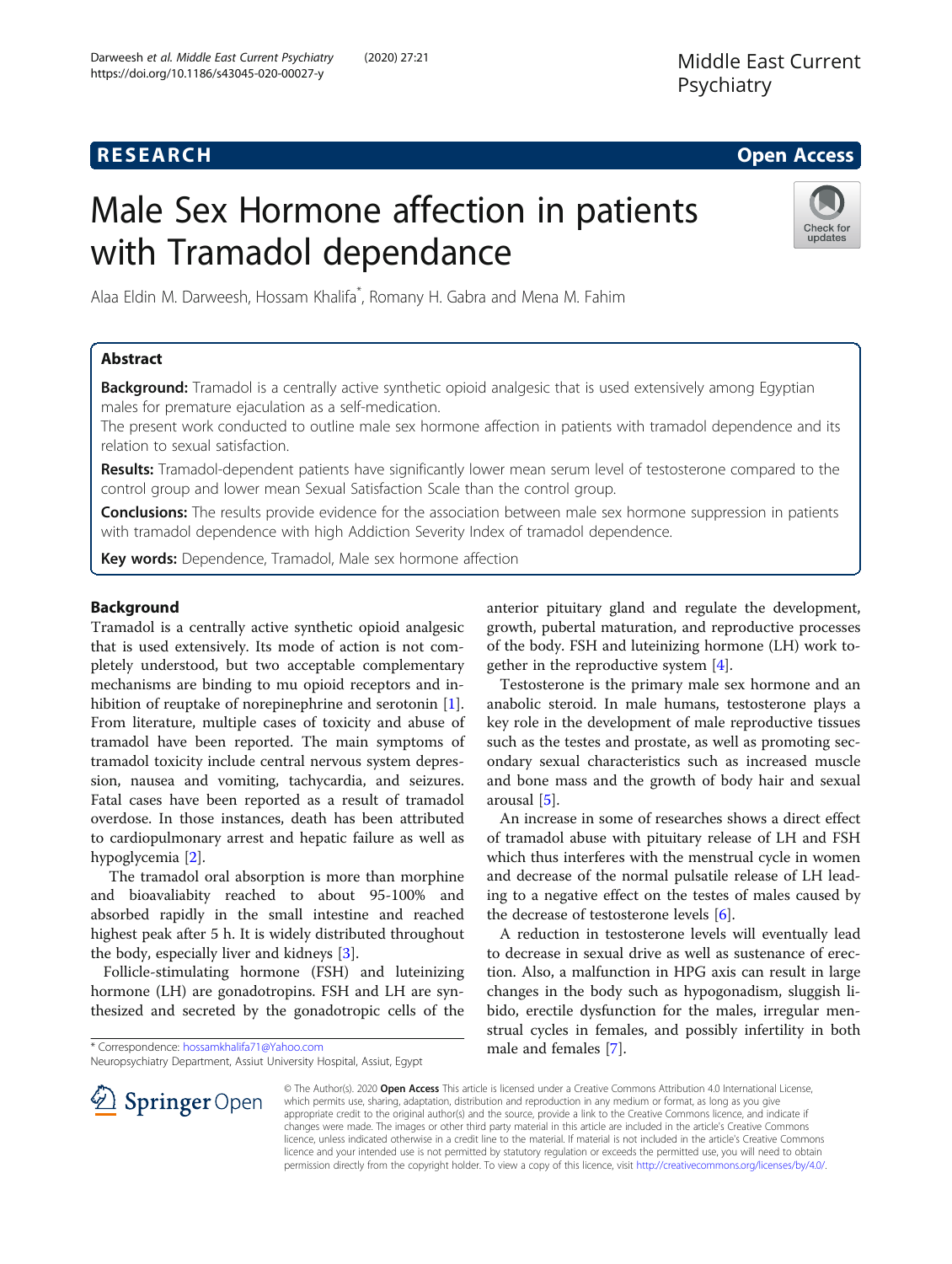#### Aim of study

The study aims to outline male sex hormone affection in patients with tramadol dependence and its relation to sexual satisfaction and its correlation with Addiction Severity Index.

#### **Methods**

### Tramadol-dependent patients

Twenty-five male patients with pure tramadol dependence for at least 12 months [mean age (SD)  $34.09 \pm 7.60$ years, ranging from 18–45 years] were selected randomly from the addiction management unit of the psychiatry department in Assiut University Hospital, Assiut, Egypt. The mean duration of tramadol abuse (SD) was  $5.1 \pm$ 4.1 years ranging from 1–10 years. All patients provided fully informed written consent and the local ethical committee of Assiut University had approved the experimental protocol.

#### Control subjects

Twenty-five healthy male volunteers, age- and education-matched, were enrolled as a control group for male sex hormone assessment. They had no history of psychiatric disorders which was confirmed during a psychiatric interview. The mean age of the controls were  $34.92 \pm 7.04$  years, ranging from  $18-45$  years.

#### Study overview

- A. Medical history and clinical examination:
- Complete history taking and clinical examination.
- Addiction severity measured by Addiction Severity Index
- Sexual activity measured by Sexual Satisfaction Scale for male

#### B. Laboratory investigations:

All patients and control group were subjected to the following investigations:

- 1. Kidney function tests (blood urea and creatinine)
- 2. Liver function tests (liver enzymes, serum albumin and globulin, and direct and indirect bilirubin)

To exclude chronic and debilitating diseases that may affect sexual functions.

- 3. Drug screening of urine for 6 groups of substance abuse (opioids, tramadol, amphetamine, cannibanoids, benzodiazepines, and cocaine) to exclude the use of other substances abused
- 4. Serum level of testosterone, FSH, and LH is measured

#### Statistical analysis

SPSS version 16 package was used in this study. Mann-Whitney non-parametric  $U$  tests were used to compare demographic and clinical data between the experimental and the control group.  $P$  values of  $< 0.05$  were considered significant.

#### Results

The study includes 25 tramadol-dependent patients that have the mean age of  $34.09 \pm 7.60$  years with 25 crossmatched controls with the mean age  $34.92 \pm 7.04$  years.

Residence and marital status had insignificant differences between the study and control groups ( $P > 0.05$ ). Ten patients are single and 15 patients are married while 12 controls are single and 13 controls are married (Table 1).

#### Level of testosterone, FSH, and LH in both groups

Tramadol-dependent patients have significantly lower testosterone level in comparison to the control group (622.13 ± 111.34 versus 879.22 ± 97.67 ng/dl, respectively;  $P = 0.00$ ).

Control group patients have a significantly higher level of FSH and LH than patients with tramadol dependence. The mean of FSH and LH was  $3.67 \pm 0.98$  and  $4.87 \pm 0.98$ 1.03 ng/dl, respectively, in the control group versus 2.65

#### Table 1 Mean age in both studied groups

| Age                     | Study group $(n =$ | Control group $(n =$ | P     |  |
|-------------------------|--------------------|----------------------|-------|--|
|                         | 25)                | 25)                  | value |  |
| Mean (years)            | $34.09 \pm 7.60$   | $34.92 \pm 7.04$     | 0.70  |  |
| <b>Marital status</b>   |                    |                      |       |  |
| Single                  | 10 (40%)           | 12 (48%)             | 0.97  |  |
| Married                 | 15 (60%)           | 13 (52%)             |       |  |
| <b>Education level</b>  |                    |                      |       |  |
| Illiterate              | 12 (48%)           | 0                    | 0.04  |  |
| Pre-university<br>level | 10 (40%)           | 10 (40%)             |       |  |
| University or<br>above  | 3(12%)             | 15 (60%)             |       |  |
| <b>Residence</b>        |                    |                      |       |  |
| Rural                   | 10 (40%)           | 10 (40%)             | 0.99  |  |
| Urban                   | 15 (60%)           | 15 (60%)             |       |  |

Date was expressed in the form of mean and SD (compared by Student's t test) or frequency (%) as appropriate. P value was significant if < 0.05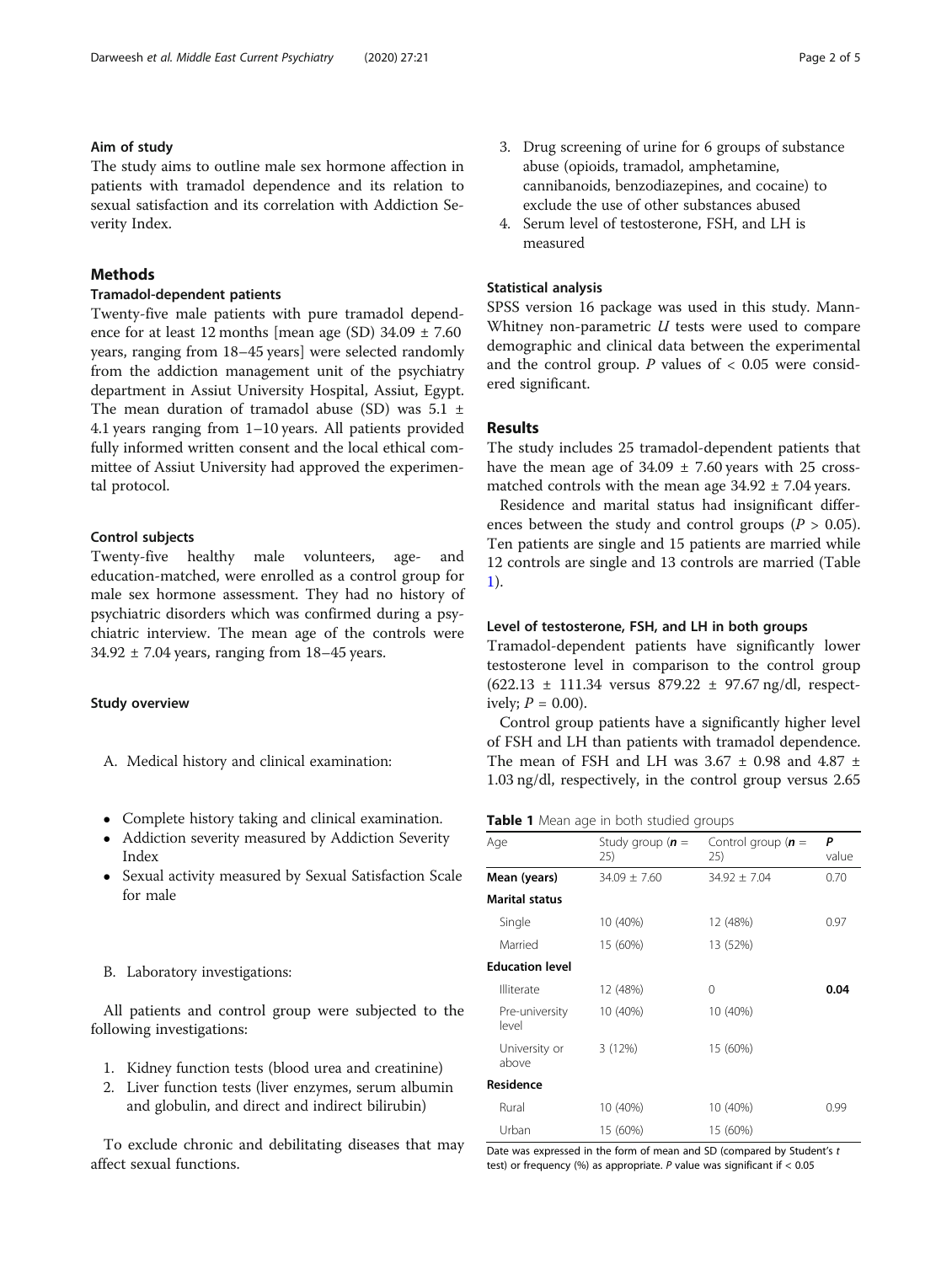Table 2 Level of testosterone, FSH, and LH in both groups

| Age                      | Study group ( $n =$<br>25) | Control group $(n =$<br>25) | value* |
|--------------------------|----------------------------|-----------------------------|--------|
| Testosterone (ng/<br>dI) | $622.13 \pm 111.34$        | $879.22 + 97.67$            | 0.00   |
| FSH (ng/dl)              | $2.65 + 0.44$              | $3.67 + 0.98$               | 0.00   |
| $LH$ (ng/dl)             | $2.08 + 0.32$              | $4.87 + 1.03$               | 0.00   |

\*Student's t test was used and  $P$  value was significant if  $< 0.05$ 

Data was expressed in the form of mean  $\pm$  SD

 $\pm$  0.44 and 2.08  $\pm$  0.32 ng/dl, respectively, in the study group ( $P = 0.00$  for each of them) (Table 2).

#### Sexual Satisfaction Scale in both groups

It was noticed that the Sexual Satisfaction Scale was significantly higher in the control group in comparison to the study group (14.44  $\pm$  3.97 versus 9.13  $\pm$  3.34; P = 0.00) (Table 3)

#### Addiction Severity Index and its correlation to sex hormone level and Sexual Satisfaction Scale

The current study showed that the mean Addiction Severity Index was  $17.16 \pm 4.56$  with a range between 5 and 34.

It was noticed that the testosterone hormone and Sexual Satisfaction Scale had a negatively strong significant correlation with the Addiction Severity Index ( $r(P) = -$ 0.79  $(0.00)$  and  $-$  0.8  $(0.00)$ , respectively).

But both LH and FSH had a negatively insignificant correlation with the Addiction Severity Index ( $r(P) = -$ 0.35 (0.0.32) and − 0.4 (0.44), respectively) (Table 4).

#### Correlation between Sexual Satisfaction Scale and dose and duration of addiction

In the current study, mean duration of tramadol addiction was 4 years with a range between 1 and 10 years while median daily dose was 450 mg with a range between 100 and 2250 mg per day (Table 5 and Figs. [1,](#page-3-0) [2](#page-3-0) and [3\)](#page-3-0).

#### **Discussion**

This study was designed to determine male sex hormone affection in patients with tramadol dependence

In this study, the patients group included 25 male patients with tramadol dependence. Five patients (20%) have serum testosterone level lower than those of the control group. This is in agreement with [[8\]](#page-4-0), which

|  |  | Table 3 Sexual Satisfaction Scale in both groups |  |  |  |  |
|--|--|--------------------------------------------------|--|--|--|--|
|--|--|--------------------------------------------------|--|--|--|--|

| Sexual Satisfaction<br>Scale | 25)           | Study group ( $n =$ Control group ( $n =$<br>25) | value* |
|------------------------------|---------------|--------------------------------------------------|--------|
| Mean $(\pm$ SD)              | $9.13 + 3.34$ | $14.44 + 3.97$                                   | 0.00   |

\*Student's t test was used and P value was significant if  $< 0.05$ Data was expressed in the form of mean  $\pm$  SD

| <b>Table 4</b> Correlation of addition severity with FSH, LH, and |  |  |
|-------------------------------------------------------------------|--|--|
| testosterone and sexual satisfaction                              |  |  |

| Parameters                | r(P)          |
|---------------------------|---------------|
| Testosterone              | $-0.79(0.00)$ |
| <b>FSH</b>                | $-0.4(0.44)$  |
| IН                        | $-0.35(0.32)$ |
| Sexual satisfaction scale | $-0.8(0.00)$  |

 $r$  indicates the strength of the correlation while  $P$  indicates the significance of the correlation.  $P$  value was significant if  $< 0.05$ 

reported that opioid-induced androgen deficiency has become one of the most common causes of testosterone deficiency among men in many communities.

Also, 3 patients out of 25 (12%) have serum FSH and LH levels lower than control. This is also in agreement with [\[9\]](#page-4-0) in their study of opioid-induced endocrinopathy.

In normal physiologic condition, it is expected that as the level of sex hormones decrease, a negative feedback mechanism should trigger the hypothalamus to increase production of GnRH (FSH and LH).

It is noted in the present study that there is a reduction in sex hormones without an adequate increase in gonadotropins; this is in contrast to [\[10\]](#page-4-0).

Our results suggest marked central inhibition of the hypothalamic-pituitary-gonadal axis, i.e., the occurrence of significantly reduced testosterone levels during tramadol administration has largely been attributed to the inhibitory action of tramadol on GnRH secretion in the hypothalamus.

In this work, there was statistically significant correlation between the severity of male sex hormone reduction with the duration and high doses of tramadol intake which is also correlated with high addiction severity scale, and this is in agreement with [\[11](#page-4-0)] in their study of opioid-induced hypogonadism.

In the present study, the mean value of male sex hormone levels showed statistically significant decrease in patient groups of tramadol dependence when compared to the control group.

Another study done by [\[12](#page-4-0)] found symptomatic hypogonadism in male with chronic exposure to opioids.

In the current study, it is noted that low levels in sexual satisfaction scale is correlated with high Addiction Severity Index as these patients have spent most time in searching for tramadol and work more to earn more

Table 5 Dose and duration of addiction the stud group

|                              | Median (range) |
|------------------------------|----------------|
| Dose per day (mg)            | 450 (100-2250) |
| Duration of addiction (year) | $4(1-10)$      |

 $r$  indicates the strength of the correlation while  $P$  indicates the significance of the correlation. P value was significant if  $< 0.05$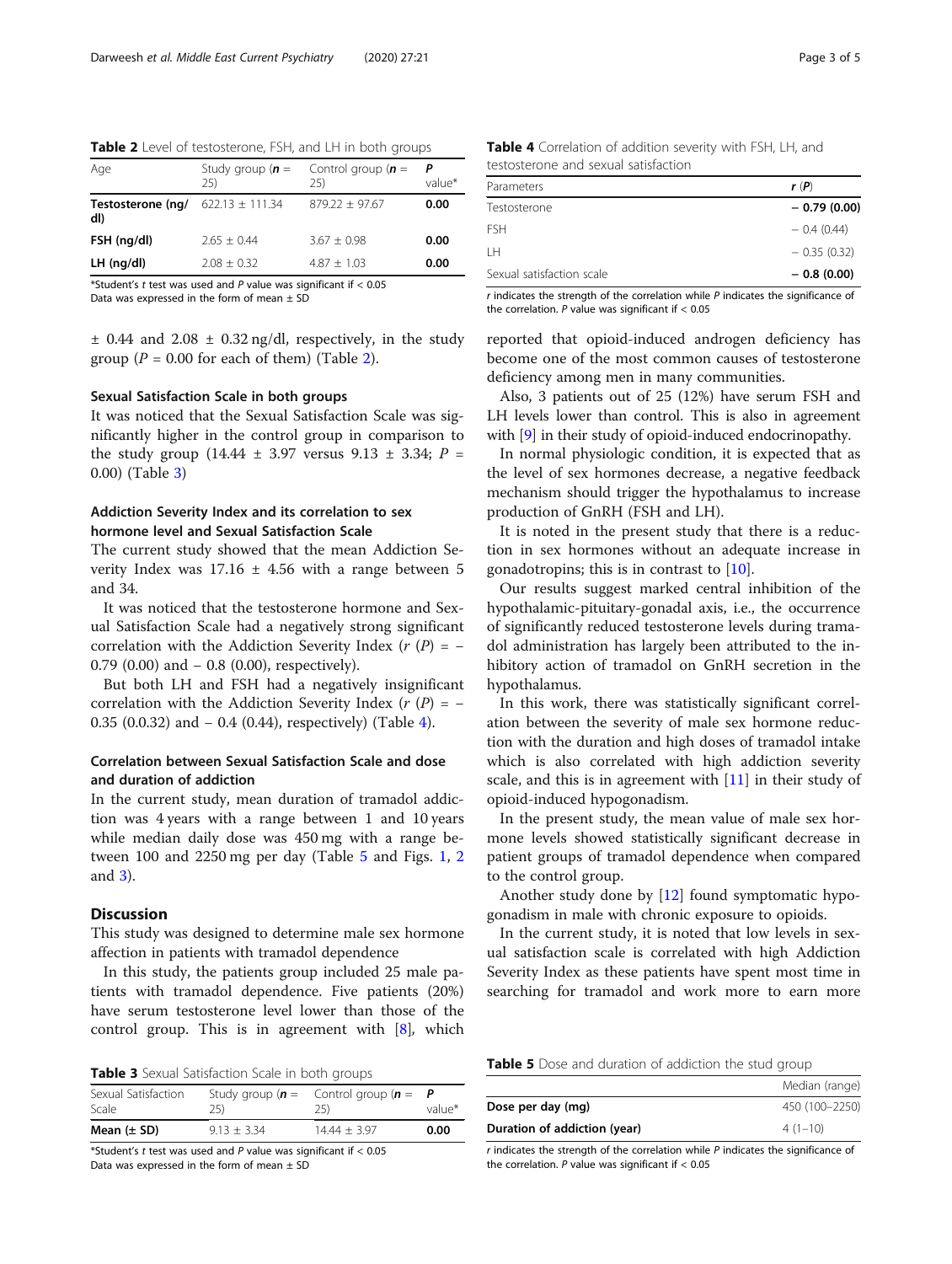<span id="page-3-0"></span>